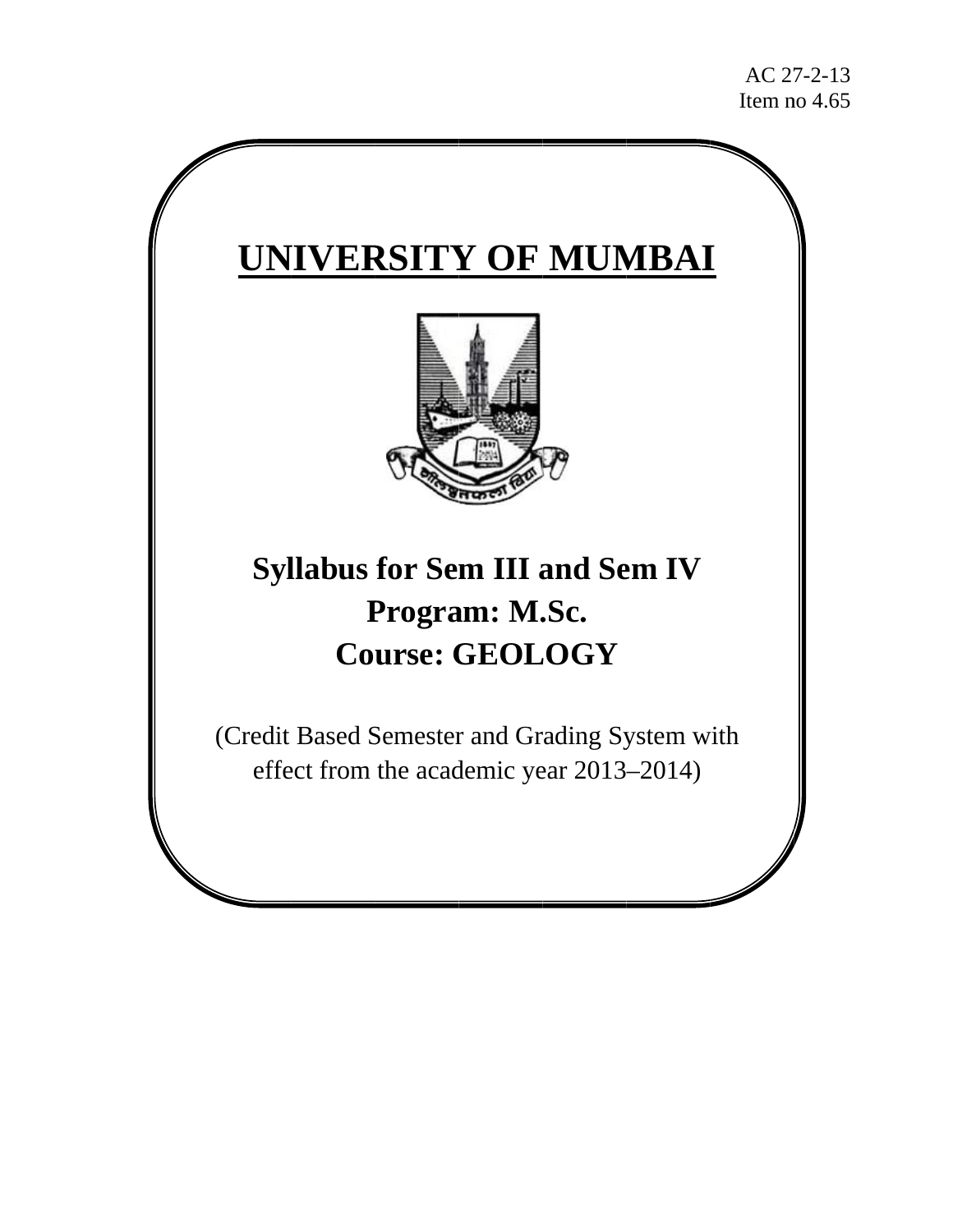# **M.Sc. CREDIT SYSTEM WITH EFFECT FROM ACADEMIC YEAR 2013-2014 PROGRAM: M.Sc. II SECOND YEAR COURSE: GEOLOGY**

## **SEMESTER III THEORY**

| <b>SEMESTER</b>  | <b>PAPER</b>       | <b>PAPER</b>             | <b>CREDITS</b> | <b>TOTAL</b>   |
|------------------|--------------------|--------------------------|----------------|----------------|
|                  | <b>CODE</b>        |                          |                | <b>CREDITS</b> |
|                  | <b>PSGE301</b>     | <b>GEOPHYSICAL</b>       | 2              |                |
|                  |                    | <b>PROSPECTING</b>       |                |                |
|                  | <b>PSGE302</b>     | PALEONTOLOGY AND         | $\overline{2}$ |                |
|                  |                    | <b>MICROPALEONTOLOGY</b> |                |                |
|                  |                    | <b>ELECTIVE I</b>        |                |                |
| III              | <b>PSGE303</b>     | a) COAL GEOLOGY          | $\overline{2}$ |                |
|                  |                    | b) ENVIRONMENTAL         |                |                |
|                  |                    | <b>GEOLOGY</b>           |                |                |
|                  | <b>PSGE304</b>     | <b>ELECTIVE II</b>       |                |                |
|                  |                    | a) PETROLEUM             | $\overline{2}$ |                |
|                  |                    | <b>GEOLOGY</b>           |                |                |
|                  |                    | b) MARINE GEOLOGY        |                | 08             |
| <b>PRACTICAL</b> |                    |                          |                |                |
| III              | PSGEP5             | PSGE301 & 302            | $\overline{4}$ |                |
|                  | PSGEP <sub>6</sub> | PSGE303 & 304            | 4              | 08             |

### **SEMESTER IV THEORY**

| <b>SEMESTER</b> | <b>PAPER</b>   | <b>PAPER</b>             | <b>CREDITS</b> | <b>TOTAL</b>   |
|-----------------|----------------|--------------------------|----------------|----------------|
|                 | <b>CODE</b>    |                          |                | <b>CREDITS</b> |
|                 | PSGE401        | <b>MINERAL ECONOMICS</b> | $\overline{2}$ |                |
|                 | PSGE402        | <b>PLATE TECTONICS</b>   | $\overline{2}$ |                |
|                 |                | <b>ELECTIVE III</b>      |                |                |
|                 | <b>PSGE403</b> | a) OCEANOGRAPHY          | $\overline{2}$ |                |
|                 |                | b) HYDROGEOLOGY          |                |                |
| IV              |                | <b>ELECTIVE IV</b>       |                |                |
|                 | <b>PSGE404</b> | a) STRUCTURAL            |                |                |
|                 |                | <b>ANALYSES</b>          | $\overline{2}$ |                |
|                 |                | b) GEOTECTONICS          |                |                |
|                 |                | WITH REFERENCE TO        |                |                |
|                 |                | <b>INDIAN PLATE</b>      |                | 08             |
|                 |                | <b>PRACTICAL</b>         |                |                |
| III             | PSGEP7         | PSGE401 & 402            | 4              |                |
|                 | PSGEP8         | PSGE403 & 404            | 4              | 08             |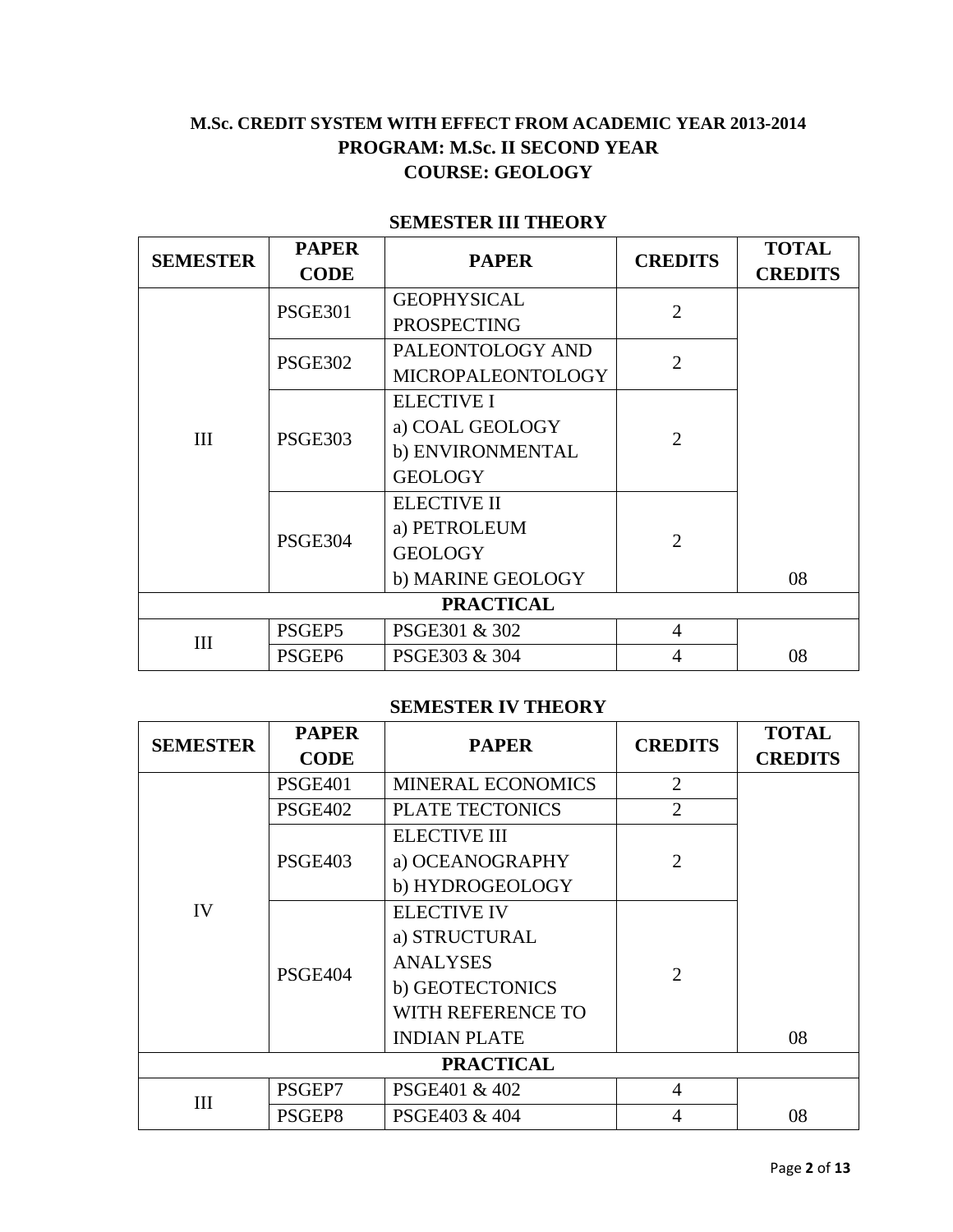# **M.Sc. Semester III and Semester IV GEOLOGY Syllabus Credit Based and Grading System To be implemented from the Academic year 2013-2014 Semester III Detail Syllabus**

| Course Code    | Title                                                                                                                                                                                                                                                                                                                                                                                                                                                                  | Credits        |
|----------------|------------------------------------------------------------------------------------------------------------------------------------------------------------------------------------------------------------------------------------------------------------------------------------------------------------------------------------------------------------------------------------------------------------------------------------------------------------------------|----------------|
| <b>PSGE301</b> | <b>Geophysical Prospecting</b>                                                                                                                                                                                                                                                                                                                                                                                                                                         |                |
| methods        | Unit I: Introduction and application<br>1. Geophysics in oil and mining industry<br>2. Relationship between exploration geophysics and basic sciences<br>3. Various methods of exploration for various minerals and their<br>application<br>4. Methods of geophysical modelling and selection of exploration<br>5. Integration of geophysical data and case histories<br>Unit II: Gravity and magnetic exploration<br>1. Fundamental principles of gravity prospecting |                |
|                | 2. Earth's gravity and concept of isostasy<br>3. Instruments, field measurements and interpretation<br>4. Fundamental principles of magnetic prospecting<br>5. Earth's magnetism<br>6. Instruments, field measurements and interpretation<br>7. Introduction to airborne magnetic survey                                                                                                                                                                               | $\overline{4}$ |
|                | Unit III: Seismic prospecting<br>1. Seismic wave propagation<br>2. Earthquakes and structure of earth<br>3. Seismic reflection and refraction method<br>4. Instruments and field measurements<br>5. Processing and interpretation of seismic data.<br>6. Applications in petroleum industry                                                                                                                                                                            |                |
| minerals       | Unit IV: Electrical prospecting methods and prospecting for radioactive<br>1. Self-potential method and equipotential line method<br>2. Resistivity method<br>3. Telluric currents and naturally alternating magnetic fields<br>4. Induced polarization method<br>5. Fundamentals of radioactivity and detection of radiation<br>6. Common radioactive minerals and prospecting techniques<br>7. Examples of radioactivity survey                                      |                |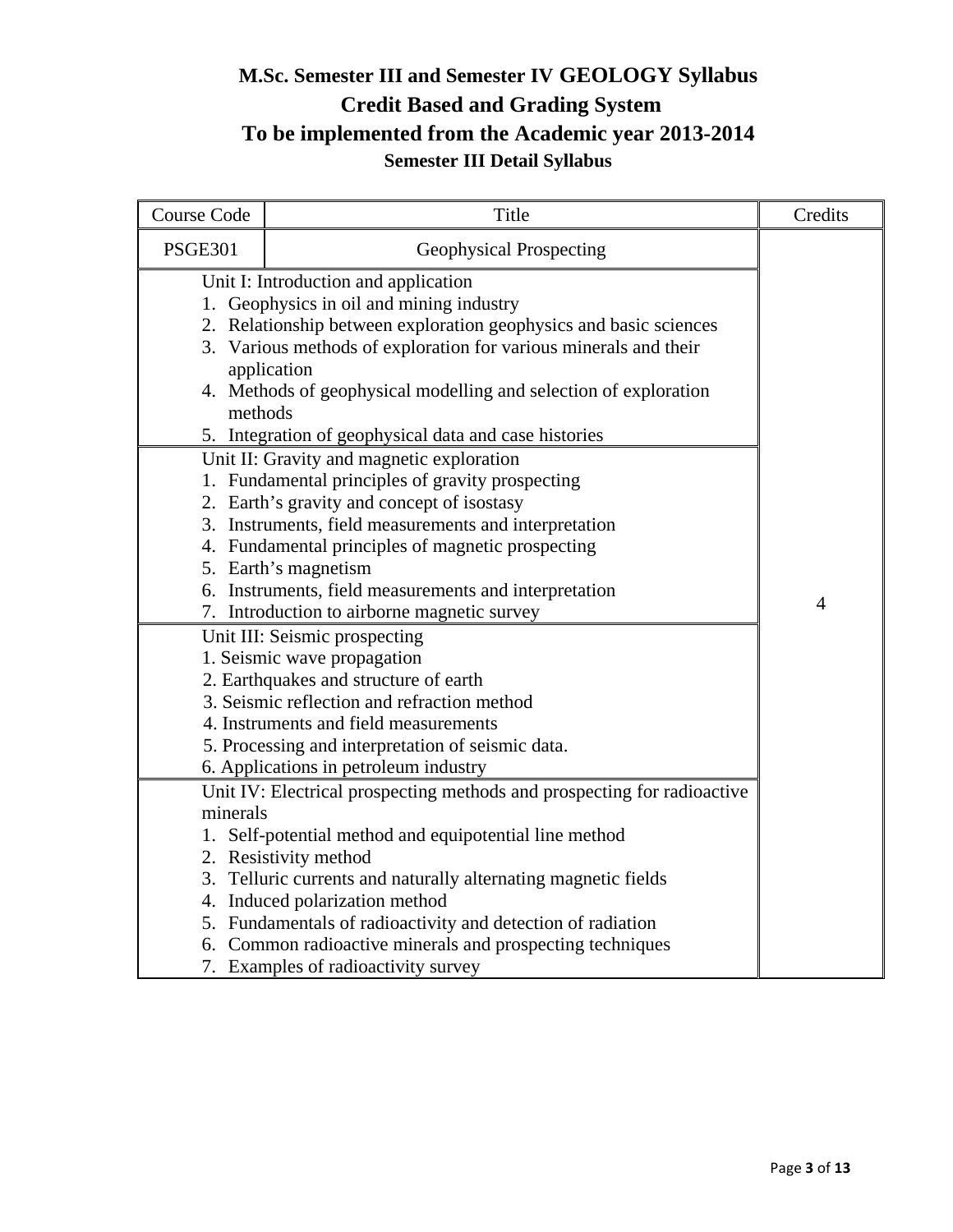| <b>Course Code</b> | Title                                                                 | Credits        |
|--------------------|-----------------------------------------------------------------------|----------------|
| <b>PSGE302</b>     | Paleontology and Micropaleontology                                    |                |
|                    | Unit I: Paleontology                                                  |                |
|                    | 6. A general account of fossils, organic evolution and systematic     |                |
|                    | paleontology.                                                         |                |
|                    | 7. Grade growth and spatial distribution of organisms.                |                |
|                    | 8. Stratigraphy, paleontology and paleoecology.                       |                |
|                    | Unit II: Vertebrate fossils                                           |                |
|                    | 8. Major subdivisions of vertebrates.                                 |                |
|                    | 9. Outline of morphology and skeletal elements of vertebrates.        |                |
|                    | 10. Geological history of vertebrates.                                |                |
| 11. Dinosaurs      |                                                                       |                |
|                    | 12. Evolution of horses and elephants                                 |                |
|                    | 13. Primates and ancestry of man                                      | $\overline{4}$ |
|                    | 14. Record of vertebrate fossils of India                             |                |
|                    | Unit III: Plant microfossils                                          |                |
|                    | General morphology of spores and pollen, fossil seeds                 |                |
|                    | Unit IV: Micropaleontology                                            |                |
|                    | 8. Introduction to micropaleontology                                  |                |
|                    | 9. Record of microfossils from Phanerozoic rocks of India             |                |
|                    | 10. Collection, preparation and preservation of microfossils          |                |
|                    | (invertebrate)                                                        |                |
|                    | 11. Foraminifera: foraminifera test, ecology                          |                |
|                    | 12. Ostracoda: morphology, ornamentatio and orientation of carapace   |                |
|                    | 13. Conodonts: characteristics of conodonts, origin                   |                |
|                    | 14. Radiolaria: applied micropaleontology, environmental significance |                |

| Course Code    | Title                                                                                                                                                                                                                     | Credits        |
|----------------|---------------------------------------------------------------------------------------------------------------------------------------------------------------------------------------------------------------------------|----------------|
| <b>PSGE303</b> | Elective I: Coal Geology                                                                                                                                                                                                  |                |
|                | Unit I: Origin of Coal<br>Origin and mode of occurrence of coal, chemical and physical<br>constituents of coal                                                                                                            |                |
|                | Unit II: Classification of Coal<br>Classification of coal, structural features of coal seams                                                                                                                              |                |
|                | Unit: III: Mining of coal<br>Sampling of coal in mines and in the laboratory: prospecting for coal,<br>methods of coal mining, washing and briquoting, utilization of coal,<br>coal as a source of petroleum              | $\overline{4}$ |
|                | Unit: IV: Study of Indian coals<br>A detailed study of Indian coal fields with reference to geology, grade<br>of coal, economic reserves and future prospects, problems of the coal<br>industry and its future prospects. |                |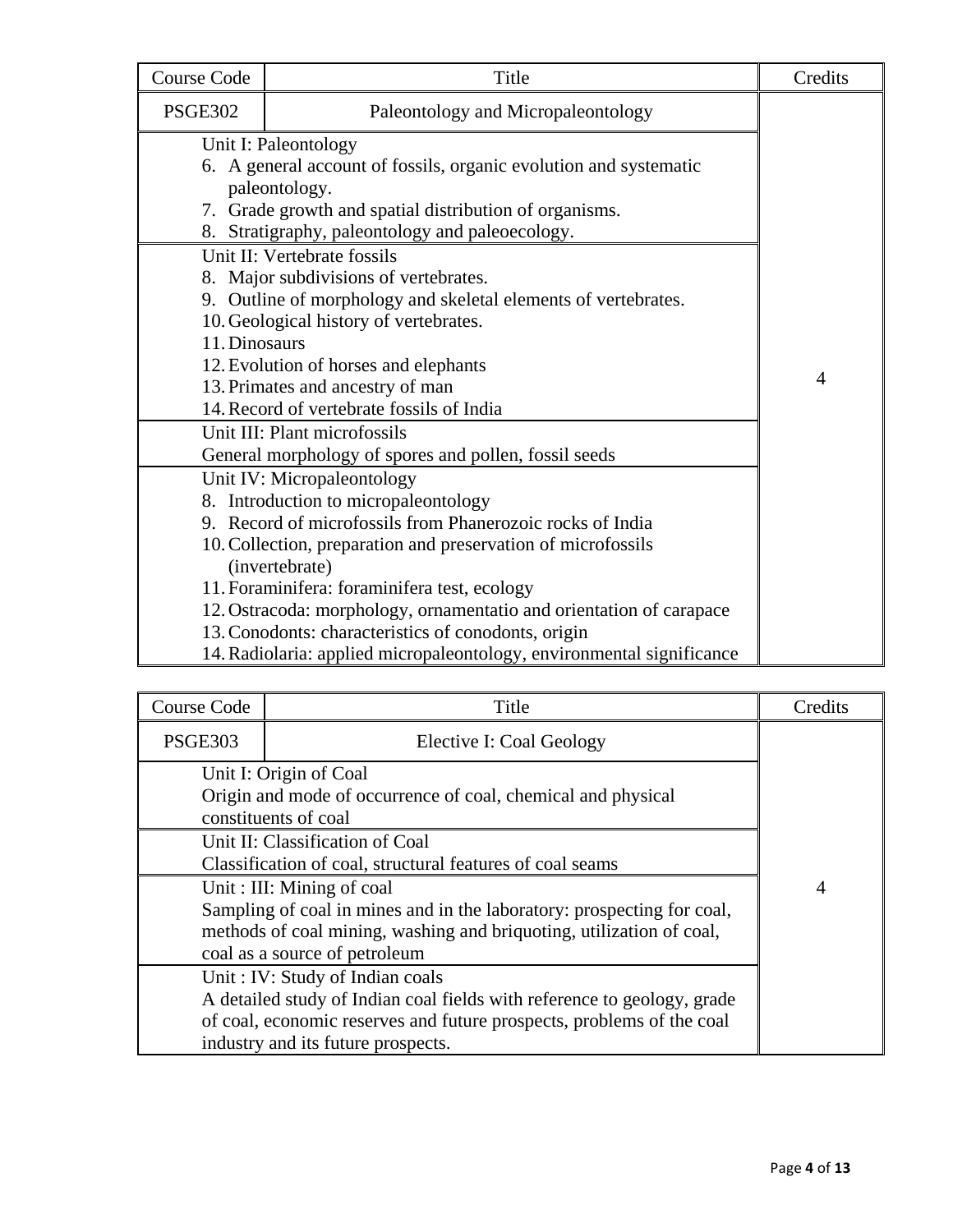| Course Code                                  | Title                                                                | Credits |
|----------------------------------------------|----------------------------------------------------------------------|---------|
| <b>PSGE303</b>                               | Elective I: Environmental Geology                                    |         |
|                                              | Unit I: Introduction                                                 |         |
|                                              | 1. Introduction to environmental geology.                            |         |
|                                              | 2. Management of natural resources.                                  |         |
|                                              | Unit II: Environment and climate                                     |         |
|                                              | 1. Air pollution and global climate changes.                         |         |
|                                              | 2. Environmental controls for erosion, desertification and coastal   |         |
|                                              | degradation.                                                         |         |
| Unit III: Geological hazards and environment |                                                                      |         |
|                                              | 1. Geological hazards such as floods, landslides, earthquakes,       | 4       |
|                                              | volcanoes, glaciers and shoreline processes, their remedial          |         |
|                                              | measures.                                                            |         |
|                                              | 2. Environmental impact of mining, dams, reservoirs, highways, their |         |
|                                              | assessment and controls. Cleaner sources of energy.                  |         |
|                                              | Unit IV: Man and environment                                         |         |
|                                              | 1. Industrial pollution, waste disposal, groundwater contaminations, |         |
|                                              | river lake and marine pollution and their impact on human health.    |         |
|                                              | 2. Geological aspects of human health. Trace elements and health     |         |
| hazards.                                     |                                                                      |         |

| Course Code                                                                                                                | Title                       | Credits        |
|----------------------------------------------------------------------------------------------------------------------------|-----------------------------|----------------|
| <b>PSGE304</b>                                                                                                             | Elective II: Marine Geology |                |
| Unit I: Ocean Currents<br>Waves, currents, Catastrophic waves from the sea<br>Beaches, Continental Shelves                 |                             |                |
| Unit II: Landforms of the oceans<br>Continental slopes, Trenches & Canyons                                                 |                             | $\overline{4}$ |
| Unit III: Ocean floor and tectonics<br>Deep ocean floor and various topographic features-ridges, sea mounts<br>Coral reefs |                             |                |
| Unit IV: Ocean sediments and mineral resources<br>Sediments, mineral deposits of sea bed<br>Man & ocean                    |                             |                |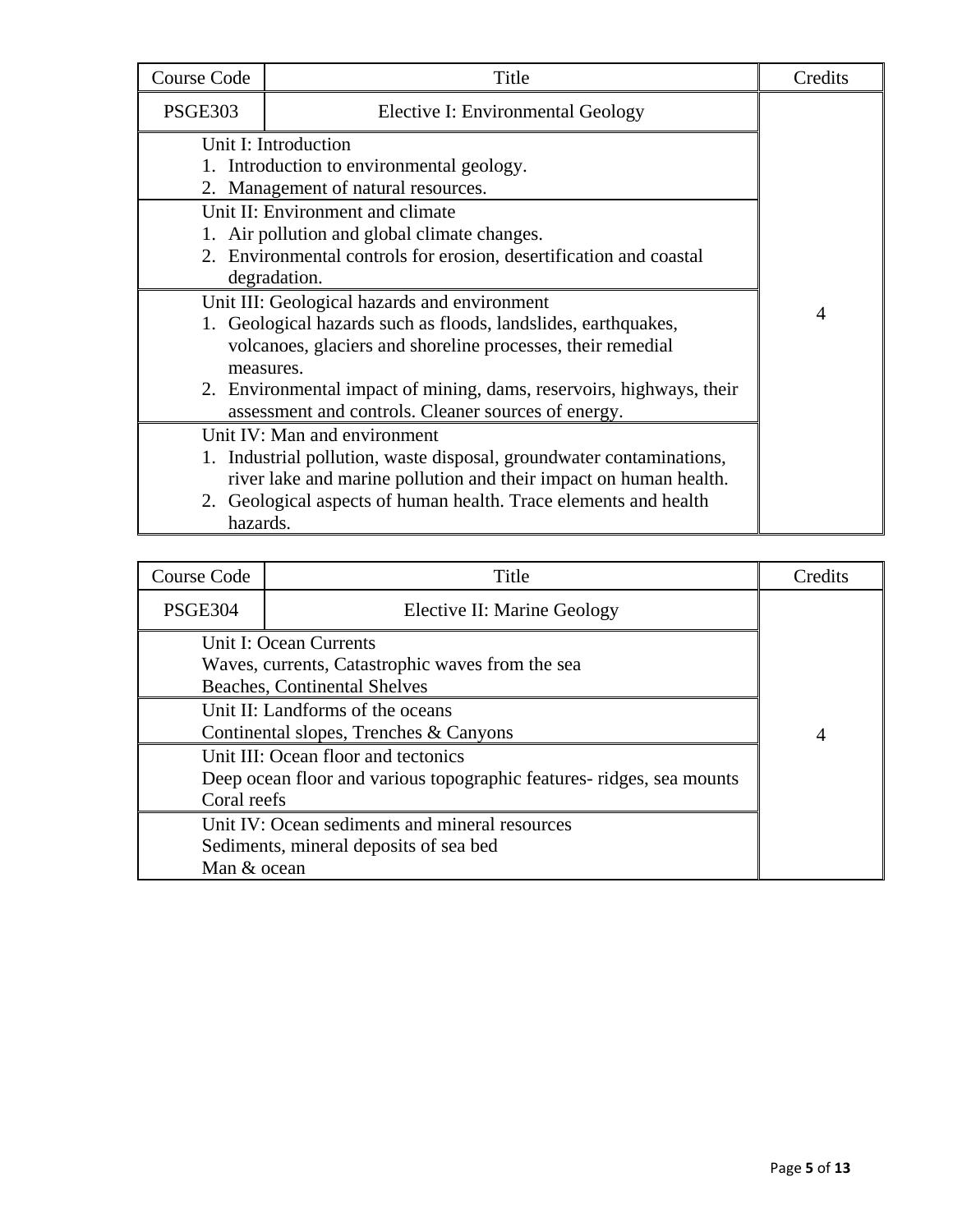| Course Code    | Title                                                                   | Credits |
|----------------|-------------------------------------------------------------------------|---------|
| <b>PSGE304</b> | Elective II: Petroleum Geology                                          |         |
|                | Unit I: Origin of Petroleum                                             |         |
|                | 1. Physical and chemical properties of petroleum                        |         |
|                | 2. Origin of petroleum                                                  |         |
|                | 3. Petroleum traps and reservoirs                                       |         |
|                | Unit II: Migration and prospecting of petroleum                         |         |
|                | 1. Migration and accumulation of petroleum                              |         |
|                | 2. Geophysical prospecting for petroleum                                |         |
|                | 3. Drilling, logging and subsurface correlation                         | 4       |
|                | Unit III: Sedimentary basins of world and oil belts                     |         |
|                | 1. Oil belts of the world                                               |         |
|                | 2. Detailed study of the potential sedimentary basins and oil fields of |         |
| India          |                                                                         |         |
|                | Unit IV: Petroleum industry of India                                    |         |
|                | 1. Petroleum and petrochemical industry in India                        |         |
|                | 2. Synthesis of petroleum, India's position as regards to petroleum and |         |
|                | natural gas and future prospects                                        |         |

| <b>Course Code</b> | Note: Practicals depend on the elective<br>chosen.                                                                                                                                                                                                                                                               |   |   |
|--------------------|------------------------------------------------------------------------------------------------------------------------------------------------------------------------------------------------------------------------------------------------------------------------------------------------------------------|---|---|
| <b>PSGEP5</b>      | Paleontology<br>Hand identification of fossils from various<br>Phylla (invertebrate fossils only) along<br>with study of their evolution.<br>***************************<br>Micropaleontology<br>Identification of micro fossils of planktic<br>and benthic foraminifera, ostracoda,<br>pteropoda and radiolaria | 4 | 8 |
| <b>PSGEP6</b>      | <b>Geophysical Prospecting</b><br>Problems and maps related with gravity,<br>electrical and seismic prospecting.<br>****************************<br>Ore Mineralogy<br>Identification and study of origin and<br>Indian occurrence of 20 ore minerals.                                                            | Δ | 8 |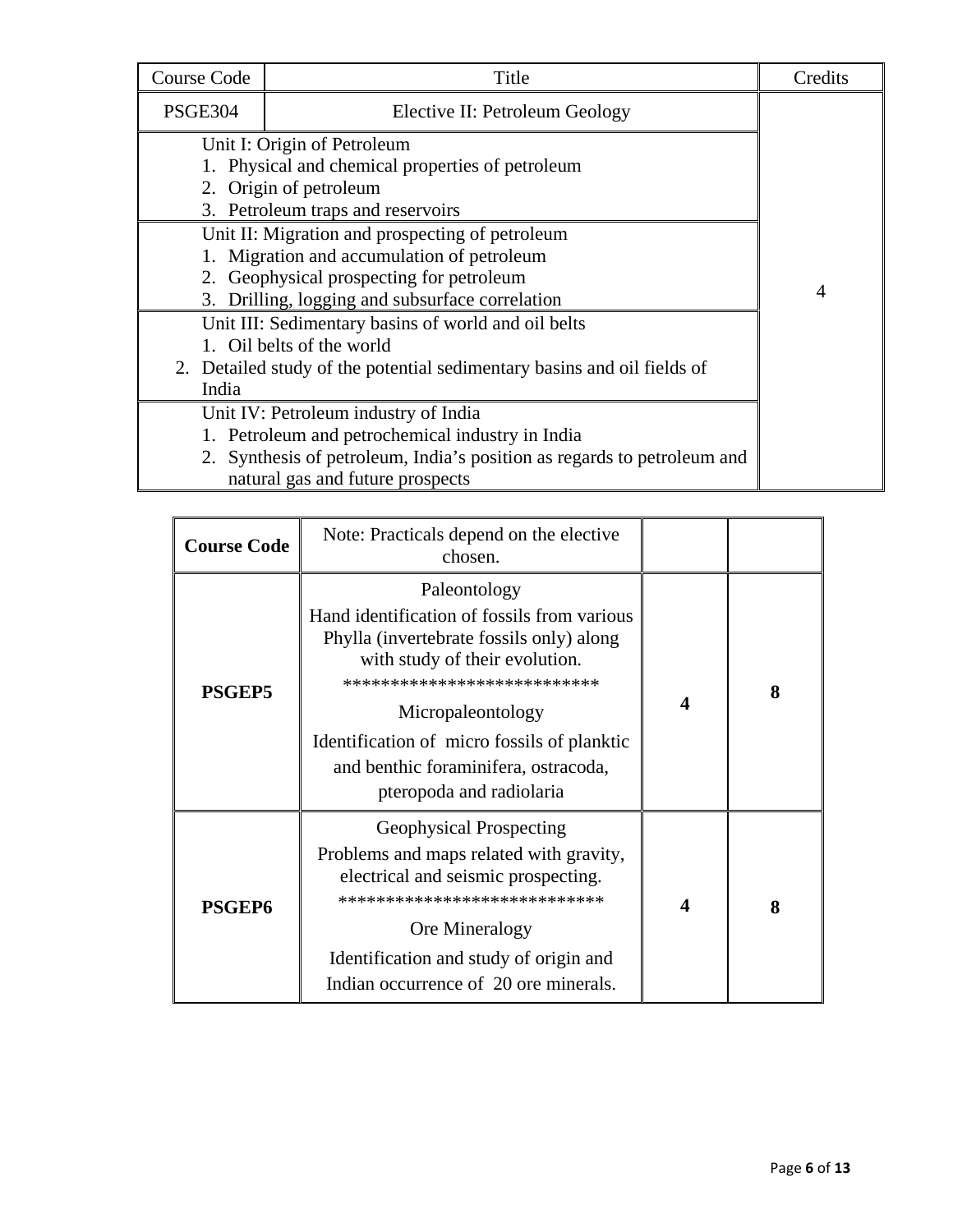# **Semester IV Detail Syllabus**

| Course Code    | Title                                                                     | Credits        |
|----------------|---------------------------------------------------------------------------|----------------|
| <b>PSGE401</b> | <b>Mineral Economics</b>                                                  |                |
|                | Unit I: Introduction and concepts                                         |                |
|                | 1. Mineral economics and its concepts                                     |                |
|                | 2. National Mineral Policy                                                |                |
|                | 3. India's status in mineral production                                   |                |
|                | Unit II: Distribution and mode of occurrence of ore minerals              |                |
|                | 1. Distribution, mode of occurrence and origin of building stones.        |                |
|                | Phosporite deposits, Placer deposits, REE, Strategic, critical and        |                |
|                | essential minerals.                                                       |                |
|                | 2. Occurrence and distribution in India of metalliferous deposits: Base   | $\overline{4}$ |
|                | metals, Nickel, gold, solver, molybdenum, iron, manganese,                |                |
|                | aluminium, chromium.                                                      |                |
|                | Unit: III: Indian deposits of non metals                                  |                |
|                | 1. Indian deposits of non-metals mica, asbestos, barytes, gypsum,         |                |
|                | graphite, apatite and beryl.                                              |                |
|                | Unit: IV: Distribution and mode of occurrence of industrial minerals      |                |
| and gemstones  |                                                                           |                |
|                | 1. Distribution mode of occurrence, origin of gemstones, refractory       |                |
|                | minerals, abrasives and minerals used in glass, fertilizer, paint ceramic |                |
|                | and cement industry.                                                      |                |

| Course Code    | Title                                                                                                                                                                           | Credits |
|----------------|---------------------------------------------------------------------------------------------------------------------------------------------------------------------------------|---------|
| <b>PSGE402</b> | <b>Plate Tectonics</b>                                                                                                                                                          |         |
|                | Unit I: Concept of Plate tectonics<br>1. Concept of tectonics on a sphere, mechanism of plate tectonics<br>2. Plates and plate boundaries. Relative and absolute plate motions  |         |
|                | Unit II: Continental drift and associated landforms<br>1. Ocean ridges. Continental drift. Hot spot and mantle plumes<br>2. Subduction zones. Transform and trancurrent faults. | 4       |
|                | Unit: III: Meachanism of plate movements and ocean floor spreading<br>1. Driving mechanism for plate movement<br>2. Marine magnetic anomalies and sea floor spreading           |         |
|                | Unit: IV: Orogeny and Neotectonics<br>1. mountain belts and orogeny<br>2. Evolution of cratons<br>3. Indicators of neotectonic movements                                        |         |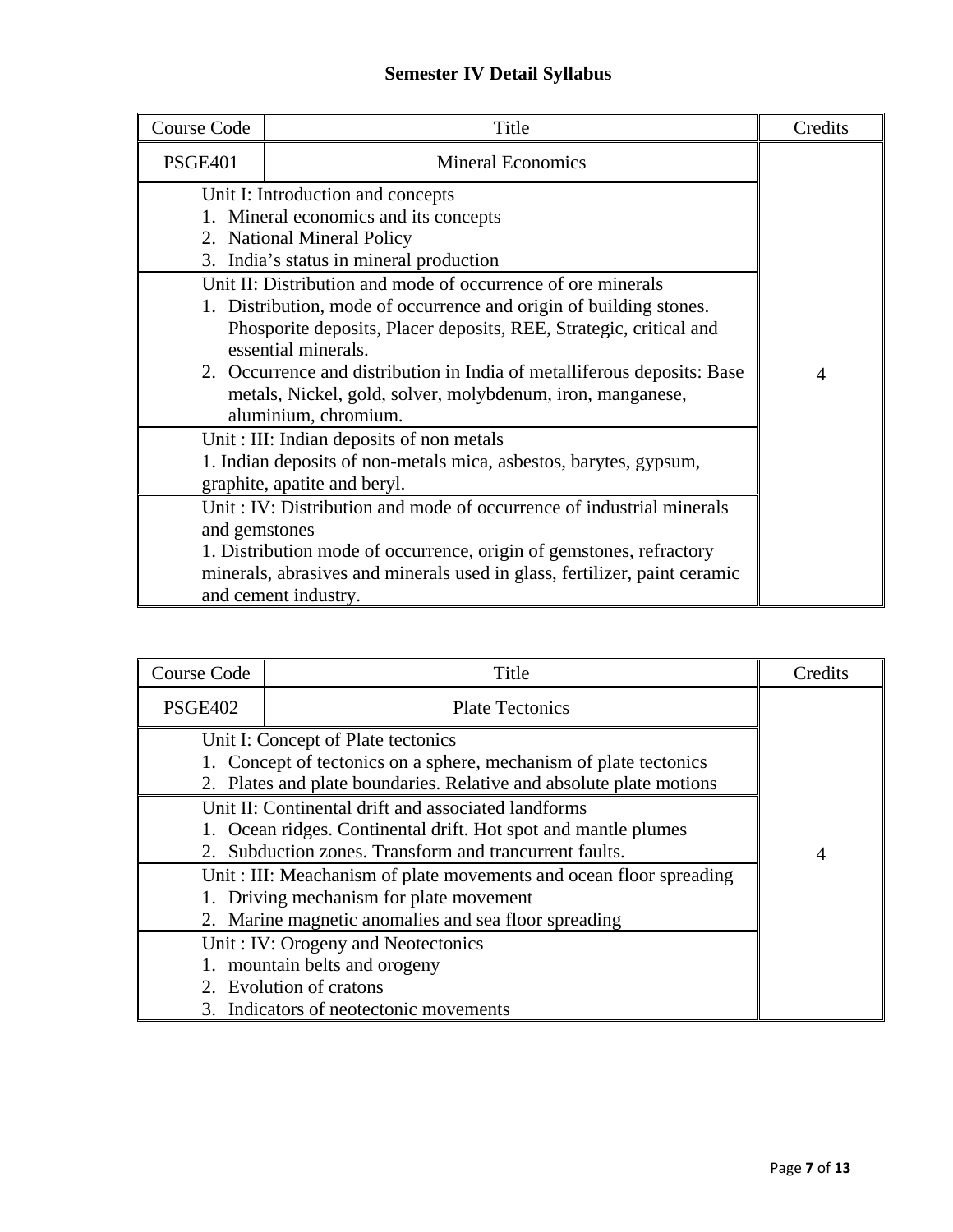| Course Code    | Title                                                                                                                                                                                                         | Credits |
|----------------|---------------------------------------------------------------------------------------------------------------------------------------------------------------------------------------------------------------|---------|
| <b>PSGE403</b> | Elective III: Oceanography                                                                                                                                                                                    |         |
| Unit I: Origin | Origin of the oceans, evidence for plate tectonics, plate boundaries,<br>mid-oceanic ridges an mantle convection, sea floor spreading                                                                         |         |
| deposits       | Unit II: Oceanography<br>1. Marine provinces: bathymetry, provinces of the ocean floor<br>2. Marine sediments: classification of sediments, neritic and pelagic<br>3. Surface and subsurface marine resources | 4       |
|                | Unit: III: Ocean circulation<br>Surface currents, upwelling and downwelling, surface currents of the<br>oceans, deep currents                                                                                 |         |
|                | Unit: IV: Waves, currents and beaches<br>1. Wave characteristics, wind generated waves<br>2. Beaches and shoreline processes, estuaries, wetlands lagoons                                                     |         |

| Course Code                                             | Title                                                                | Credits |
|---------------------------------------------------------|----------------------------------------------------------------------|---------|
| <b>PSGE403</b>                                          | Elective III: Hydrogeology                                           |         |
| Unit I: Introduction to hydrogeology                    |                                                                      |         |
| 1. The hydrogeologic cycle                              |                                                                      |         |
| 2. Formation of aquifer systems and tyoes               |                                                                      |         |
|                                                         | 3. Occurrence and movement of groundwater, flownet analyses          |         |
|                                                         | Unit II: Properties of rocks and groundwater                         |         |
| 1. Hydrologic properties of rocks and their measurments |                                                                      |         |
|                                                         | 2. 2. Fluctuation of groundawater levels and causes                  |         |
|                                                         | 3. Recharge and discharge of groundwater                             | 4       |
| Unit: III: Groundwater exploration                      |                                                                      |         |
|                                                         | 1. Groundwater exploration by geologic, hydrogeologic, remote        |         |
|                                                         | sensing and geophysical methods.                                     |         |
|                                                         | 2. Well hydraulics, tube well drilling techniques, desiging,         |         |
|                                                         | development and pumping tests.                                       |         |
| Unit: IV: Chemical properties of groundwater            |                                                                      |         |
|                                                         | 1. Groundwater chemistry and quality analysis                        |         |
|                                                         | 2. Groundwater resources of India, salinity, waterlogging and causes |         |
|                                                         | of water table declination and deteoriration of water quality.       |         |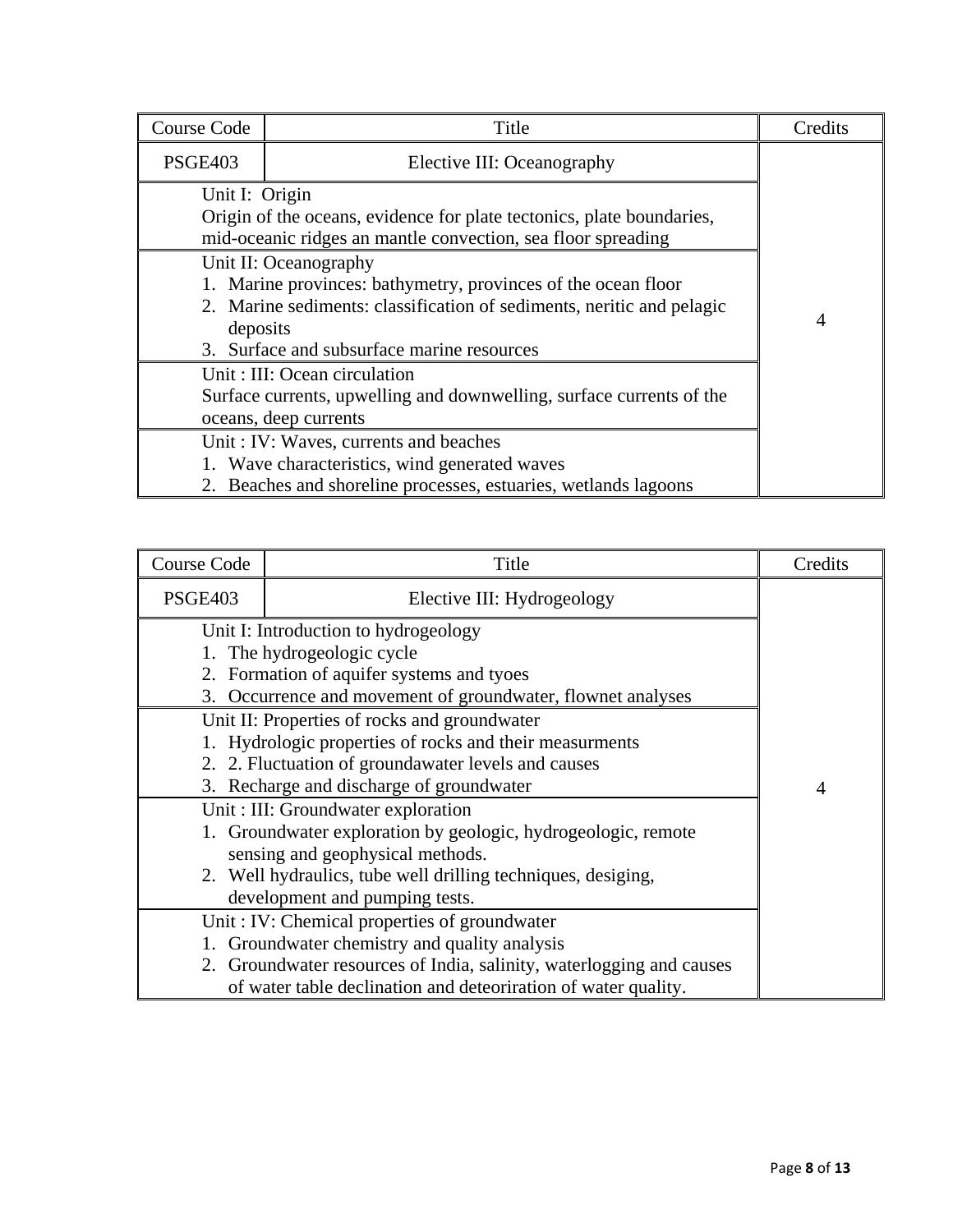| <b>Course Code</b>                                                                                                                                | Title                                                    | Credits |  |
|---------------------------------------------------------------------------------------------------------------------------------------------------|----------------------------------------------------------|---------|--|
| PSGE404                                                                                                                                           | Elective IV: Geotectonics with reference to Indian Plate |         |  |
| Unit I: Interior of the earth<br>Crust and interior of the earth, thrust movements: mechanics and<br>consequences                                 |                                                          |         |  |
| Unit II: Dynamics of faulting and folding<br>Dynamics of srike slip faults, fold mechanism in mountain belts and<br>orogeny, evolution of cratons | $\overline{4}$                                           |         |  |
| Unit: III: Tectonics and sedimentation<br>Tectonics of continental margins, tectonics and sedimentation                                           |                                                          |         |  |
| Unit: IV: Deformation<br>Deformation in metamorphism, geotectonic settings of igneous<br>activities, Neotectnic movements.                        |                                                          |         |  |

| Course Code                                                            | Title                                   | Credits |
|------------------------------------------------------------------------|-----------------------------------------|---------|
| <b>PSGE404</b>                                                         | <b>Elective IV: Structural Analyses</b> |         |
| Unit I:                                                                |                                         |         |
| Dynamic analysis, stress components and ellipsoid, response of rocks   |                                         |         |
| to stress                                                              |                                         |         |
| Unit II:                                                               |                                         |         |
| Mechanics of deformation, kinematic analysis: strain ellipsoid and     |                                         |         |
| displacement vectors                                                   | $\overline{4}$                          |         |
| Unit: $III$                                                            |                                         |         |
| Determination of strain in deformed rocks, descriptive and geometrical |                                         |         |
| analysis                                                               |                                         |         |
| Unit: $IV$                                                             |                                         |         |
| Crustal evolution of India: Himalayas, Indo-Gangetic Tracts,           |                                         |         |
| Peninsular India, Eastern & Western coastlines.                        |                                         |         |

| <b>Course Code</b> | Details                                                                                                           | <b>Credits</b> | L/week |
|--------------------|-------------------------------------------------------------------------------------------------------------------|----------------|--------|
| PSGEP07            | Ore microscopy: preparation of sample<br>for ore petrography and Petrographic<br>study of 20 polished ore samples |                |        |
| PSGEP08            | Coal petrology and microscopy<br>Megascopic study of coal.<br>Microscopic study of coal pellets.                  |                |        |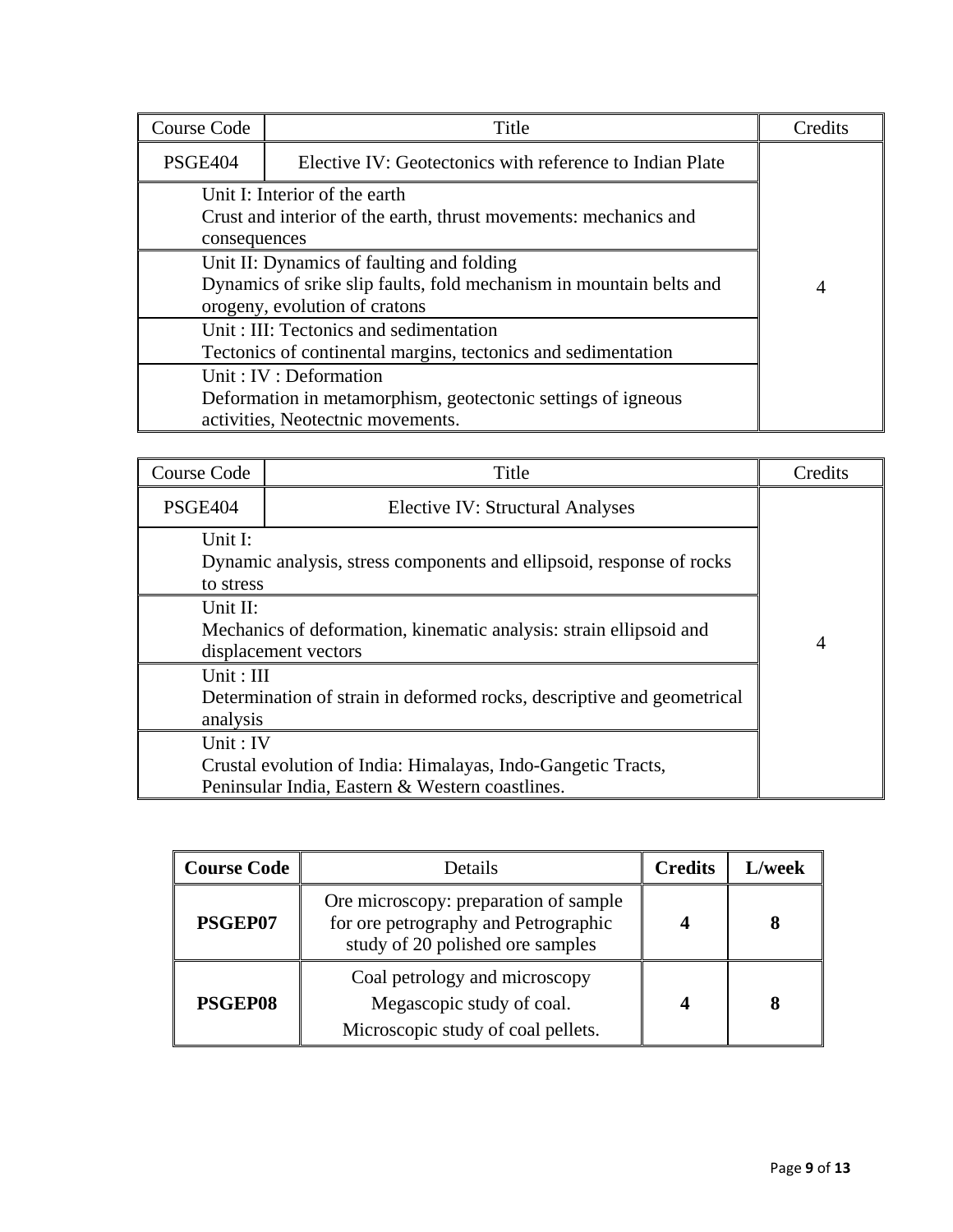#### EXAMINATION

#### PROGRAM : M.Sc. Semester III and IV

#### THEORY EXAMINATION

INTERNAL (Continuous Assessment: 01 Assignment, 01 class test, viva, Seminar) : 40 Marks END SEMESTER: Theory End Semester Question Paper: 02 hours duration and 60 Marks Instruction to Examiners : There will be 05 QUESTIONS of 12 MARKS each Instruction to Candidates: All questions are Compulsory Questions will be set from all topics for 12 MARKS with INTERNAL options Question 1 based on unit 1 Question 2 based on unit 2 Question 3 based on unit 3 Question 4 based on unit 4 Question 5 based on units 1 to 4

#### **Geological Fieldwork:**

As a part of the practical course in the 4th semester, Long fieldwork in an area outside the Deccan flood basalts has to be carried out. The field work should be aimed at learning the techniques of geological mapping and use of field surveying instruments.

For the purpose of workload, field work may be considered as 4 lecture hours per week.

20 marks per practical course ie. 20 marks out of 100 in course PSGEP07 and 20 marks out of 100 in course USGEP08 are to be considered for fieldwork. The marks are for successfully attending the field work and submitting a field report based on individual work carried out on the fieldwork by the learner.

Out of the total of 40 marks for fieldwork, 20 marks are to be assigned by the field instructors for the actual work done during the fieldwork and 20 marks are assigned for the field report submitted by the individual learner.

The balance of 80 marks per practical course are for evaluation and assessment based on the practicals conducted through the course of the semester.

\*\*\*\*\*\*\*\*\*\*\*\*\*\*\*\*\*\*\*\*\*\*\*\*\*\*\*\*\*\*\*\*\*\*\*\*\*\*\*\*\*\*\*\*\*\*\*\*\*\*\*\*\*\*\*\*\*\*\*\*\*\*\*\*\*\*\*\*\*\*\*\*\*\*\*

# **M.Sc. Geology SEMESTER III & IV: Recommended Reading**

#### **GEOPHYSICAL PROSPECTING**

**1. Dobrin, Milton B. (1960): Introduction to Geophysical Prospecting, McGraw-Hill Book Company, Inc.**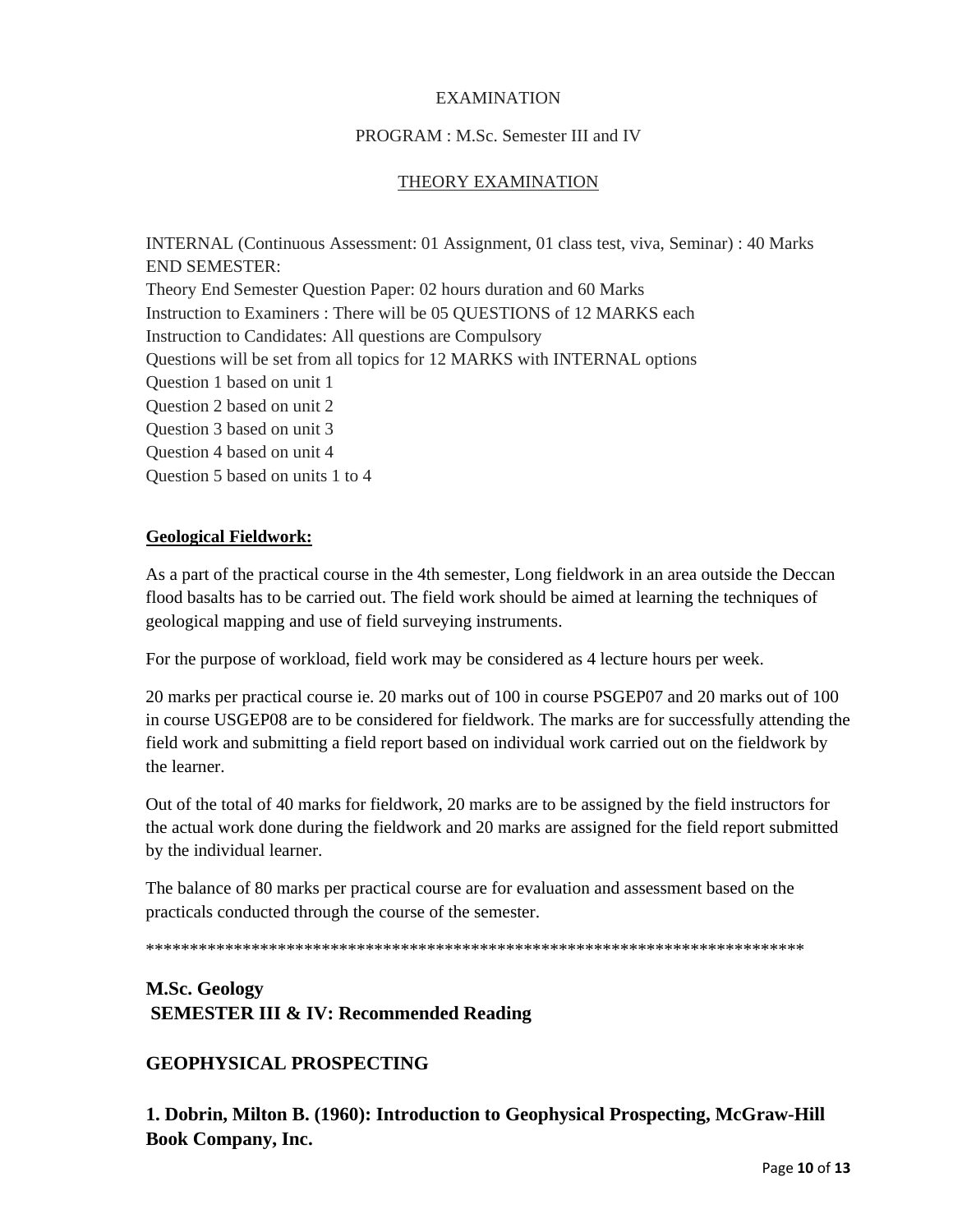2. Milsom, J. and Asger, E. (2011): Field Geophysics, 4<sup>th</sup> edition, Wiley and Sons Ltd.

**3. Committee on Geodesy, National Research Council (1995): Airborne Geophysics** 

**and Precise Positioning: Scientific Issues and Future Directions, National Academics Press** 

**4. Gadallah, M. and Fisher, R. (2009): Exploration Geophysics, Springer-Verlag Berlin Heidelberg.** 

**5. Kalyan Kumar Roy (2008): Potential Theory in Applied Geophysics, Springer-Verlag Berlin Heidelberg.** 

# **PALAEONTOLOGY & MICROPALAEONTOLOGY**

**1. Blatt, Harvey, Middleton, Gerard & Murray, Raymond (1972) Origin of Sedimentary Rocks. Prentice-Hall, Inc., N.J.,U.S.A .** 

**2. Clarkson, E.N.K. (1986) Invertibrate Palaeontology and Evolution. ELBS Allen & Unwin** 

**3. Ellis Moore, R. C. Invertebrate fossils, latest Ed., McGraw Hill.** 

**4. Jenkins, D.G. and Murray J.W., (1981) Stratigraphy of fossils foramimfera.** 

**5. Muller, German (1967) Methods in Sedimentary Petrology. Hafner Publishing Co.** 

**6. Pettijohn, F. J. (1984) Sedimentary Rocks, 3'« edition, CBS Publishers and Distributors, NewDelhi. ,** 

**7. Prothero Donald R. & Schwab Fred (1996) An introduction to Sedimentary Rocks and Stratigraphy. W. H. Freeman and Co. New York.** 

**8. Sengupta, Supriya (1994) Introduction to Sedimentology. Oxford & IBH Publishing Co. Pvt. Ltd., New Delhi.** 

**9. Stow Dorrik A. V. (2005) Sedimentary rocks in the field. Mason Publishing Ltd., U.K.** 

**10. Tucker, Maurice E. (2001) Introduction to Sedimentology. Blackwell Publishing, U.S.A.** 

**11. Tasch, P., (1980) Paleobiology of Invertebrate , John Wiley.** 

**12. Wright, Ramil & Boltovskoy, Esteban (1976) Recent Foraminifera. Dr. W. Junk b.v.-Publishers- The Hague. University Press, U.K.** 

**13. Banner, F. T. and F. Jord, A.R., (1982) Aspects of micropaleontology. Allen and Unwin.** 

**14. Bignot, G., (1985) Elements of micropaleontology. Graham and Trotman.** 

**15. Cooper J.D., (1986) A trip through time: Principles of historical geology.** 

**16. Dasgupta Amal (2005) An Introduction to Palaeontology. The World Press Pvt. Ltd., Kolkata.** 

**17. Haq, B. and Boersma, A. (1980) Introduction to Marine Paleontology , Elsevier. 18. Horwood. Hughes, Norman F. (1994) The Enigma of angiosperm Origins. Cambridge** 

**19. Jones, Daniel J. (1969) Introduction to Microfossils. Hafner Publishing Co. New York.**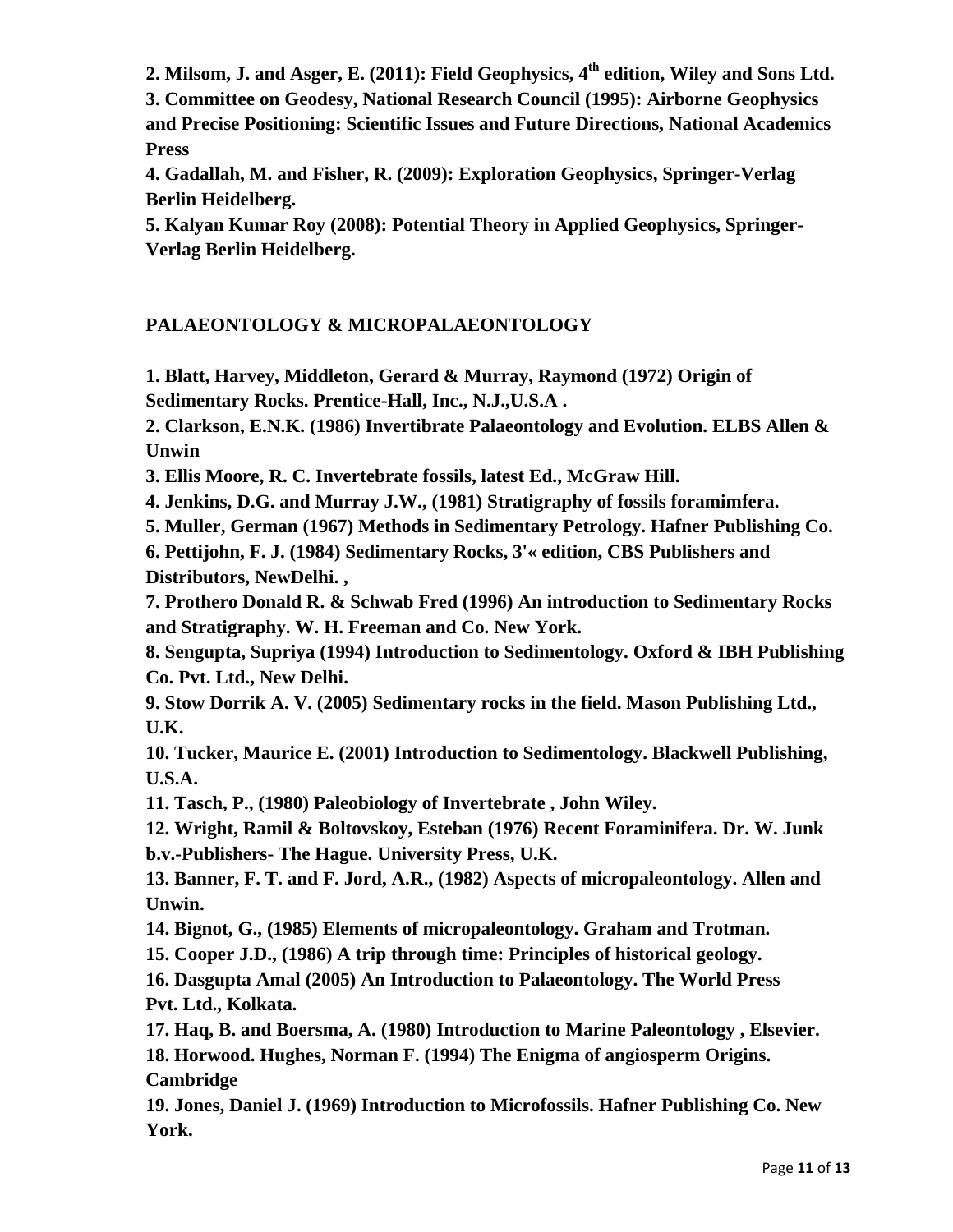**20. Raup, David M. & Stanley, Steven M. (1985) Principles of Palaeontology. CBS Publishers and Distributors.. New Delhi.** 

**21. Tucker, V.C.T. & Noeld, E.W. (1985) Palaeontology Pergaman Press.** 

## **ENVIRONMENTAL GEOLOGY**

**1. Aharma, V. K., (1986) Geomorphology Earth surface processes and form McGraw Hill** 

**2. Chorley, R. J., (1984) Geomorphology Methuen.** 

**3. Drury, S. A., 1986, Image Interpretation in Geology Allen & Unwin Inc U K** 

**4. Selby, M.J. (1996) Earths Changing Surface. Oxford University Press UK** 

**5. Thornbury w. D., (199J) Principles of Geomorphology Wiley Eastern Ltd., New Delhi** 

**6. Valdiya, K. S (1987) Environmental Geology - Indian Context. Tata McGraw Hill new Delhi.** 

**7. Keller, E.A., (2000) Environmental Geology latest Ed., 'Shales E. Merril Publishing Co.,Columbus, Ohio.** 

**8. Montgomery, C, (1984) Environmental Geology John Wiley and Sons, London.** 

**9. Bird, Eric (2000) Coastal Geomorphology: An Introduction. John Wiley & Sons, Ltd. Singapore.** 

**10. Hails, John R. (1977) Applied Geomorphology. Elsevier Scientific Publishing Co.New York.** 

**11. Liu, B.C. (1981) Earthquake Risk and Damage Westview.** 

## **COAL & PETROLEUM GEOLOGY**

- **1. Coal by E.S.Moore**
- **2. Coal Geology by Van Krevelyn & Schuyer**
- **3. Petroleum Geology by A.I. Levorsen**
- **4. Courses in Mining Geology by R.N.P Arogyaswaml**

**5. Industrial Minerals and Rocks of India by S.Deb** 

**6. Coal deposits of India by N.L.Sharma** 

## **MINERAL ECONOMICS**

**1. Industrial Minerals & Rocks of India by S. Deb** 

- **2. Mineral Economics by Sinha & Sharma**
- **3. Ore deposits of India by Gokhale and Rao**
- **4. Courses in Mining Geology by R.N.P. Arogyaswami**

## **PLATE TECTONICS**

**1. Fowler, C.M.R. (2005) The Solid Earth: An Introduction to Global Geophysics, 2nd edition, Cambridge University Press, U.K.** 

**2. Lerman, A., (1979) Geochemical Processes water & Sediment Environment. John Wiley.** 

**3. Pickard, G.K. & Emeegy, W.J., (1982) Physical Oceanography Pergaman.**